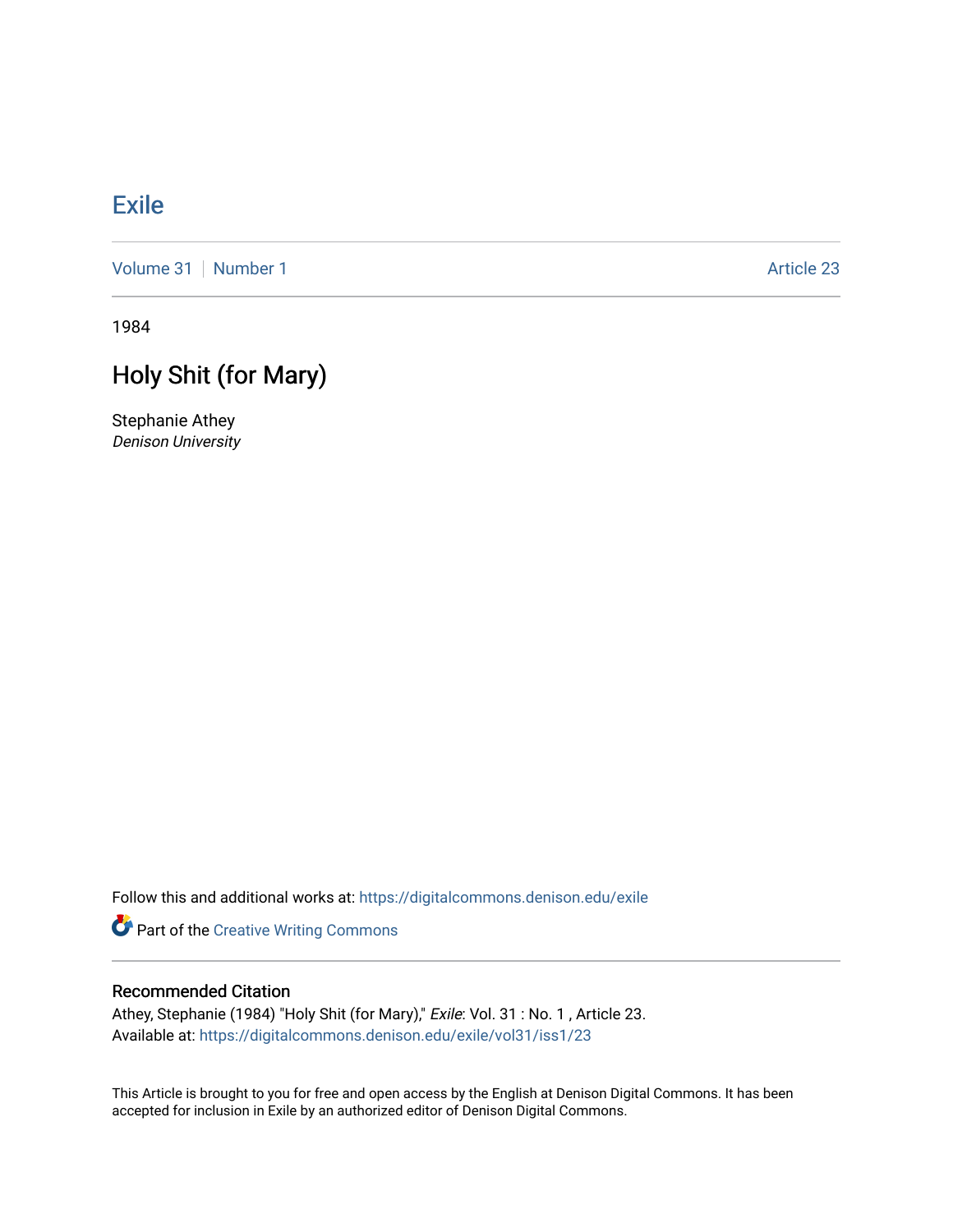## **Holy Shit (for Mary)**

Gabriel alights, to Annunciate, I ask him to tea. His face, pearl with petal thin lips, blinks a fluorescent flicker, He is happy for me.

 $SO<sub>1</sub>$ 

young, unwed will puff like a cherry ripening around its pit, Fat, red with a stone in my aut. to carry a seed I didn't plant. Call me blessed.

Tea is done, Gabe scarcely sipped - he gushed all aflutter, bright hands splitting air, he invades my space, creating a breeze, I smile and glance at the tea leaves.

I feel varicose, bulging with blood; Who wants to be dizzy and sick, streaked with lines, to bloat like a barrel, and struggle off toilets? I don't want to lose sight of my thighs.